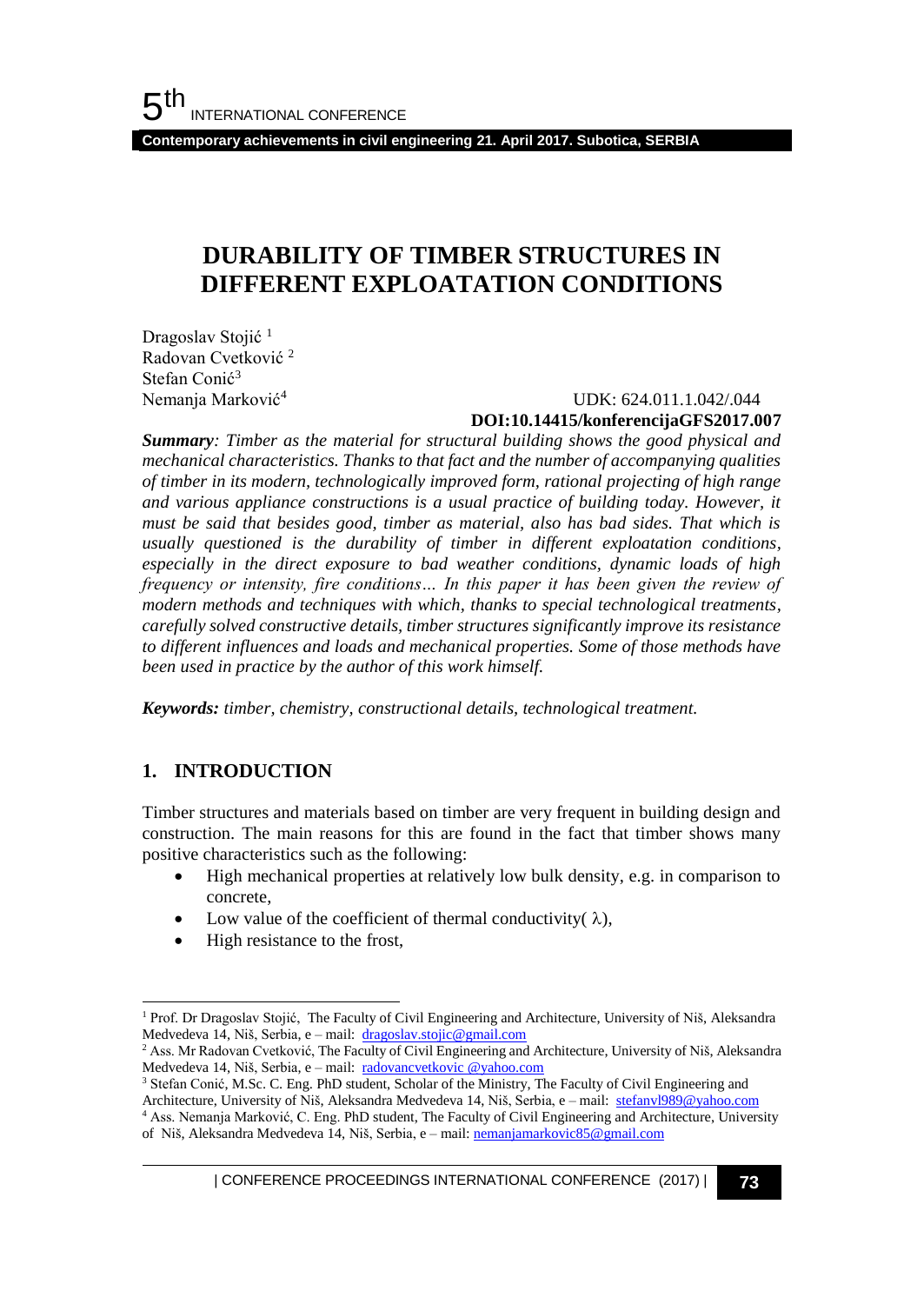# $\mathbf 5$ . међународна конференција

#### **Савремена достигнућа у грађевинарству 21. април 2017. Суботица, СРБИЈА**

- Satisfactory resistance to the influence of certain chemical agents to which reinforced concrete and steel are unresisting,
- The ease of processing and more.

In Figure 1 is shown the example of the applicability of timber for building houses in conditions of very low temperatures.



*Figure 1. Timber houses in cold mountain conditions*

However, as other building materials, timber has a certain number of shortcomings which significantly impair its applicability in construction. Some of shortcomings are:

- Material heterogeneous and anisotropy,
- The presents of various defects in materials,
- Higroscopicity,
- Susceptibility of rotting, insects and microorganisms,
- Generally, permanence in different exploitation conditions.

Through preparing of timber, steps of processing and other technological steps, some of its negative characteristics can be fixed, or even eliminated. The knowledge of physicalmechanical, chemical, rheological and many other properties of timber is thus of great significance.

## **2. FACTORS THAT INFLUENCE THE DURABILITY OF TIMBER**

On the basis of the quotes from bibliography and practical experience it can be concluded that there is a great number of facts which influence the durability of timber. Besides the environmental influence and the moisture of timber, these factors are: the influence of microorganism, fungi and insects, UV radiation, fire resistance, as well as many different mechanical damages and chemical substances.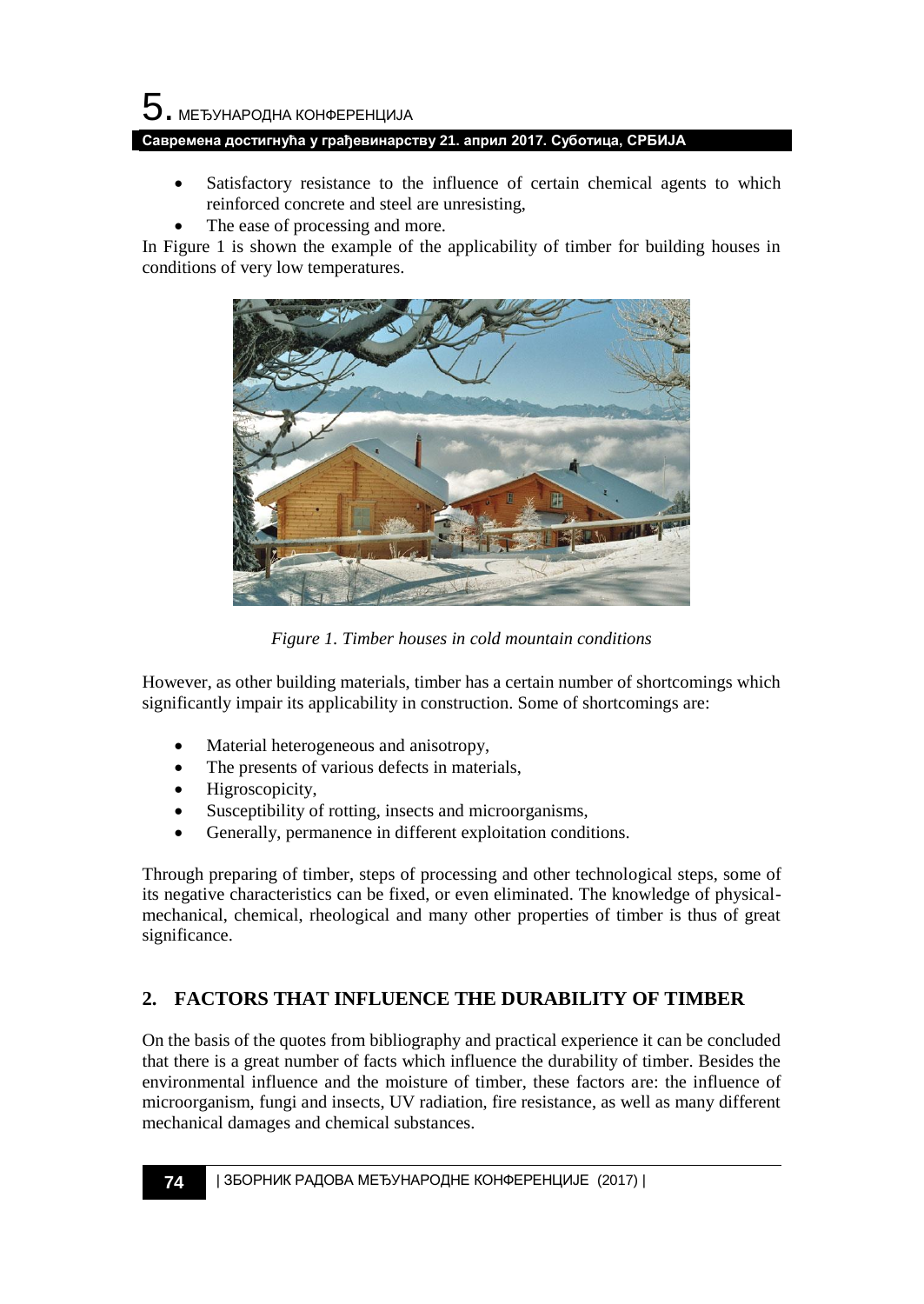#### 5 th INTERNATIONAL CONFERENCE

#### **Contemporary achievements in civil engineering 21. April 2017. Subotica, SERBIA**

### **2.1 Timber moisture**

When the content of moisture in timber is taken into consideration it should be considered that it is the organic matter of natural origin. It is known that the lowest quantity of moisture timber contains in late autumn and during winter. That is why this period is the best for cutting of timber. However, no matter when timber is cut it still contains significantly high quantity of moisture which is divided in free and inherent. Free water is that water which flows through the fibers of wood pulp and it is presented as far as there are holes in wood pulp. Inherent water is divided into adhesion and constitutional water. Adhesion water is bounded by physical forces and fills the intercellular space in fibers. Constitutional water is in fact chemically bound water, so it is not found in liquid form, but is the constitutive element of cellulose which timber is made of.

When all free water vaporizes, there is only inherent water in timber. While continuing to dry, timber will start to lose adhesion water first. The lost of adhesion moisture always produces the shrinkage of timber because of compression of fibers. If drying in the phase when timber loses adhesion water is in non controlled conditions (natural drying) deformations and defects of timber accompanied by shrinkage of timber material will appear. The highest shrinkage is in tangential direction (et), less in radial (er), and the least in length (el), that is, in fiber. Because of the uneven drying there are warping, the appearance of cracks and other unwanted phenomena. In figure 2 on the left are tangential (t), radial (r) and length (l) directions in timber in relation to the direction of fiber spreading. In figure 5 on the right are shown deformations of shrinkage (and the opposite process of expansion) in stated directions depending on moisture. The values of shrinkage deformations are different for different types of timber, but mostly are in the following range:  $\varepsilon_1 = 0, 1-0, 4\%$ ,  $\varepsilon_r = 2-5\%$ ,  $\varepsilon_t = 4-8\%$ . When in drying timber loses all adhesion water its moisture, depending on the type of timber, is in the range between 6% and 12%. Such timber is considered to be dry timber and can be used in construction. In timber there is now only constitutional water and according to rules timber is not dried to the level when the lost of this water would start.



*Figure 2. Directions in timber in relation to fiber directions (left) and shrinkage of timber in different directions in the function of timber moisture (right)*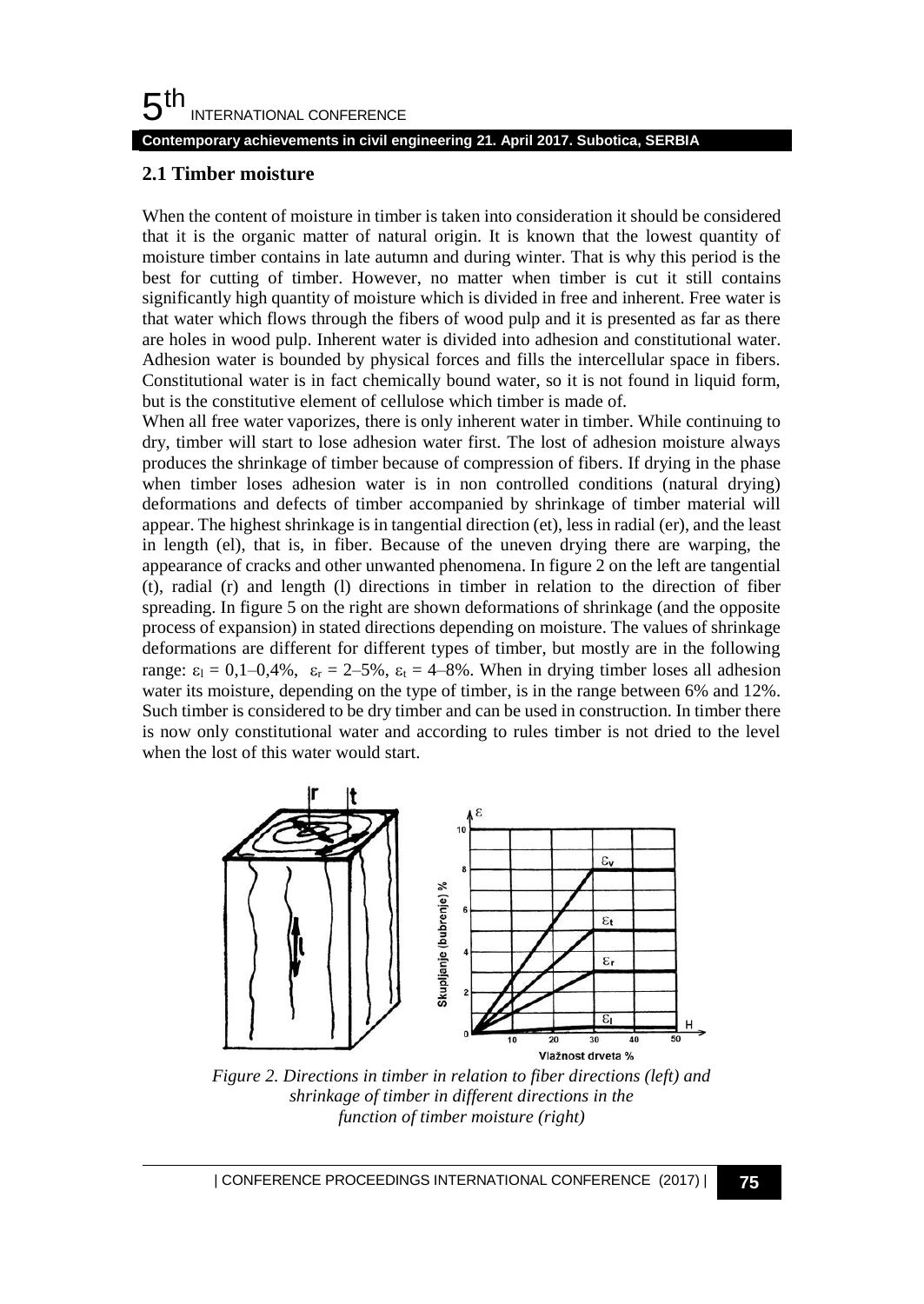## **2.2 The influence of UV radiation**

The resistance of different types of timber is noticeable during the exposure to the sun light (UV rays). As the first sign of the UV influence is the change of colour and erosion of timber surface – timber will become grey. The change of colour is rather intense in the first year of use, while other esthetic changes are negligible. The significant influence of erosion can be noticed only within more than ten years, at the depth of 6 to 8 millimeters. The penetration of UV rays is not deep, and the greatest influence is the decomposition of lignin. Since lignin has the role of binding matter, with its decomposition the consistency of timber tissue lowers, which can lead to the separation of the cellulose fibers from the surface. The exposure to varying weather conditions additionally speeds up deterioration. The cracks that have appeared additionally give way to microorganism, fungi and other vermin, which is another problem.

## **2.3 The influence of biotic factors**

On the surface of timber there are often bacteria and fungi which can colour its surface so that at the beginning of their influence it represents the esthetic problem. Fungi go under the surface and secrete the enzymes that have the ability to decompose lignin and cellulose they feed with. If fungi decompose lignin the attacked part will colour in white and the fibers can easily detach in small bundles (white rot), figure 3. In brown or prismatic rot fungi attack cellulose, while lignin falls apart in the shape of prismatic parts. With both white and brown rot timber has already deteriorated so much that any protection does not have the influence. The influence of fungi significantly diminishes the solidity of timber, and if the constructions are considered, their loads can be annulled.

Fungi spread fastest along fibers, while in radial direction bring to deterioration of the member of timber cells. Fungi multiply best at the temperature of 22 to  $27^{\circ}$ C and at the timber moisture of 30 to 60%. The preserving of timber at low (under  $5^{\circ}$ C) or high (above  $40^{\circ}$ C) temperatures, as well as obtaining low (under 22%) timber moisture stands for the possible way of protecting timber, which is not easy to put in practice.

Besides microorganisms and fungi, timber is attacked by different insects which make channels in timber and damage it mechanically.

## **2.4 Fire resistance**

Timber is inflammable material. It starts to burn at approximately 270  $\degree$ C, where it changes anatomically and chemically completely. Fire resistance of each building material determines flammability and behavior of the construction built of that material under fire load (temperatures). The influence of extreme fire temperatures destroys all building materials. The difference is only in their behavior in that sense how long the structure can stay in accordance with its purpose.

Materials are divided according to behavior under influence of fire temperature. Thus, material can be flammable, can burn, and still resist far better to fire temperature than material which is inflammable and does not burn. The stated claims are based on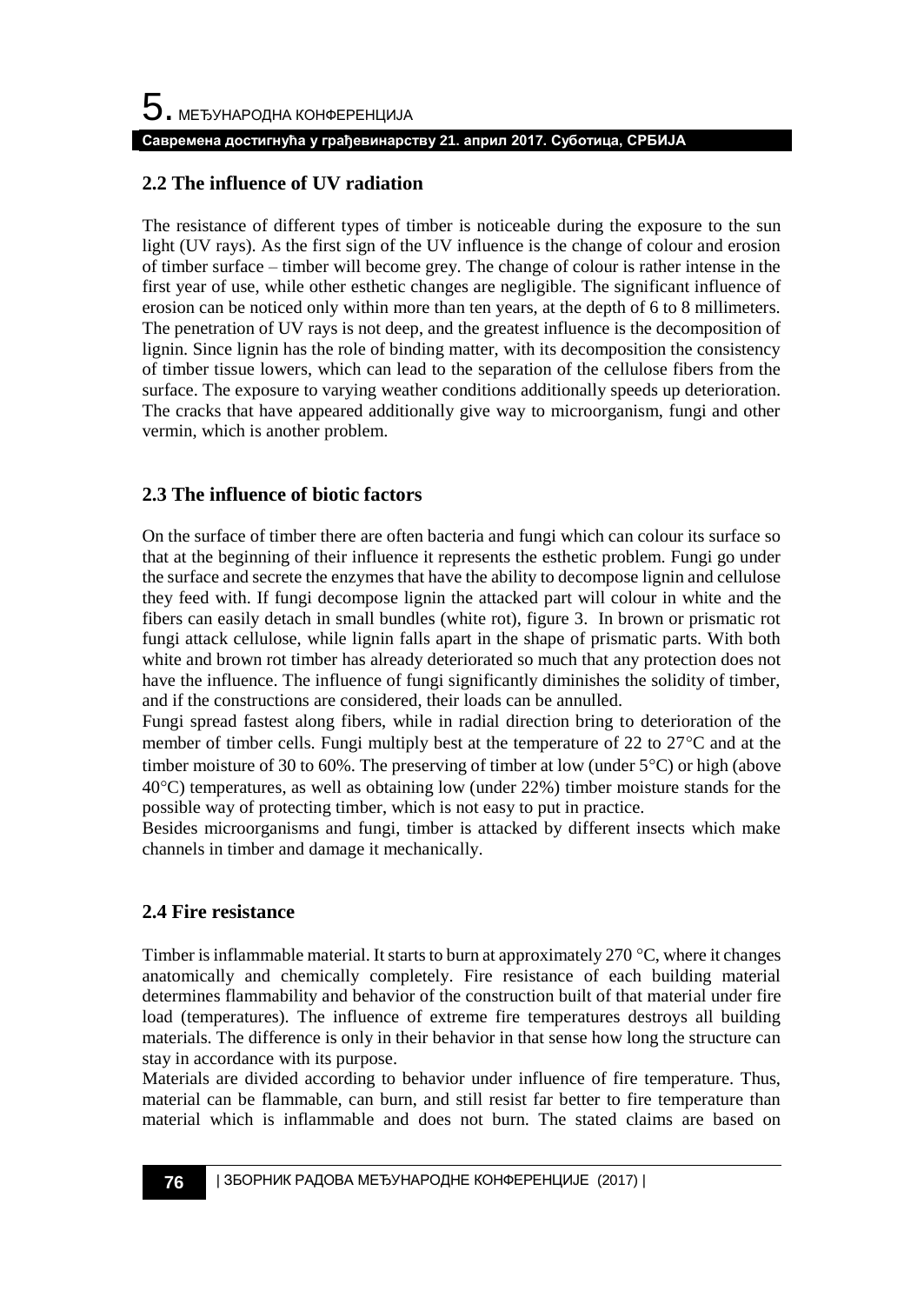experimental research obtained in the last decade in the world. In figure 3 is shown the diagram of behavior of aluminum, steel and timber construction under fire influence. As the moment of structure fail is taken the load limit of 15% in relation to the load before fire.



*Figure 3. The behavior of aluminum, steel and timber construction under influence of fire*

The timber tight bat of thickness of 5/10 cm endured in fire temperature for 26 minutes. Here it should be noticed that the behavior of aluminum and steel construction in fire is independent of the size of cross section, while in timber fire resistance increases immediately with the increase of dimensions of cross section. In table 1 are the results of testing timber and steel columns exposed to fire. The research was carried out in the Institute CSTB in Paris.

|                           | Resistance to fire   |                           |  |
|---------------------------|----------------------|---------------------------|--|
| Type of protection        | Timber column, 15/15 | Steel column, profile HN- |  |
|                           | cm, height 230 cm    | 100, height 250 cm        |  |
| Unprotected column        | $52 \text{ min}$     | $10 \text{ min}$          |  |
| Gypsum protection of 1 cm | $81 \text{ min}$     | $60 \text{ min}$          |  |
| Gypsum protection of 2 cm | $118 \text{ min}$    | $95 \text{ min}$          |  |

*Table 1. Resistance to fire of timber and steel column*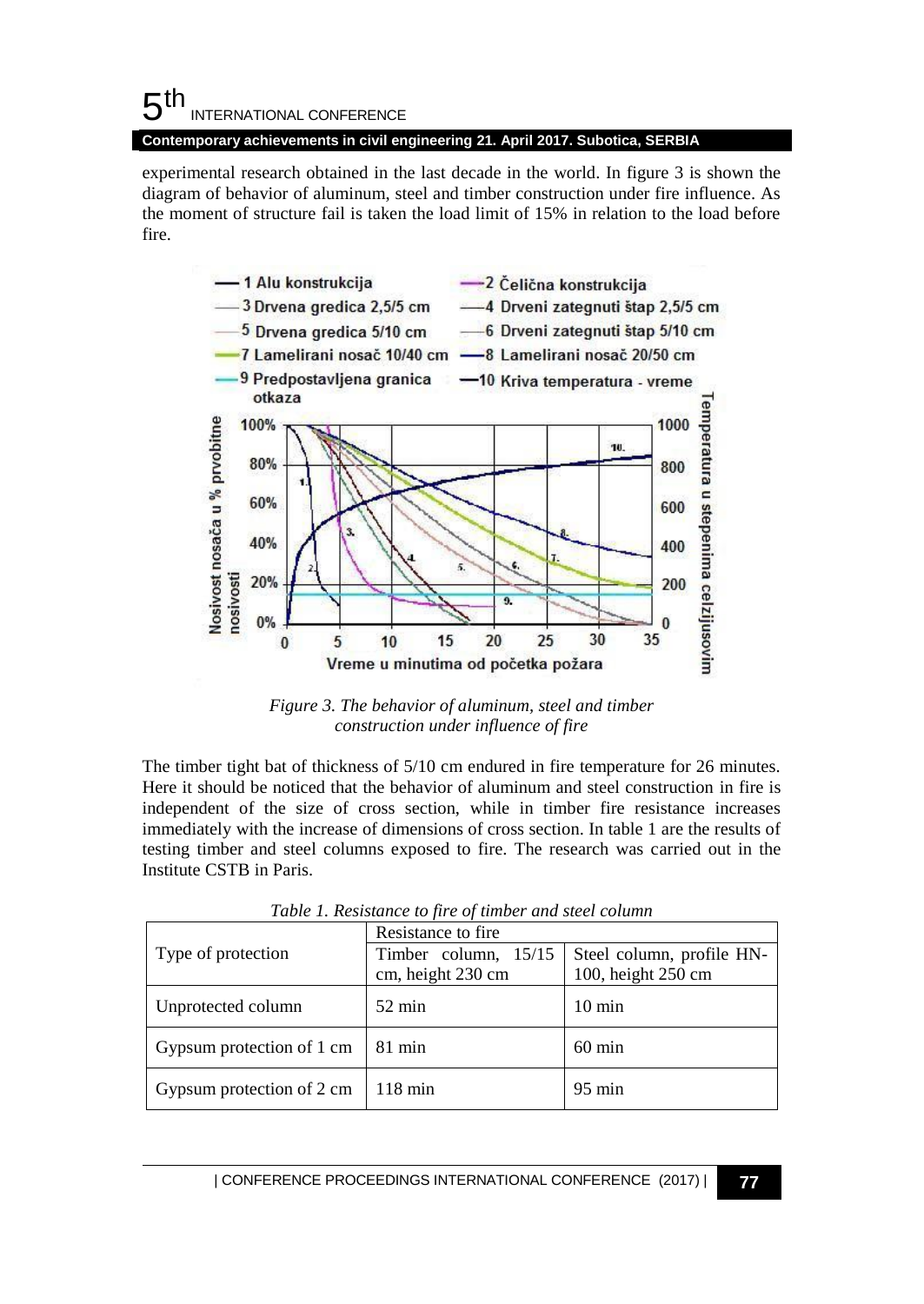## **Савремена достигнућа у грађевинарству 21. април 2017. Суботица, СРБИЈА**

## **3. DURABILITY OF TIMBER IN DIFFERENT CONDITIONS**

The most important factor of timber durability is the content of moisture in it. Timber in exploit is in hygroscopic balance with air that surrounds it. This balance is unstable, since it depends on the relative air humidity and temperature.

Alternating changes of hygroscopic balance significantly diminish timber durability. On the other hand, when timber is in dry spaces, of constant temperature and relative air humidity, timber has almost unlimited durability, while in moist spaces it has short durability. In other words, timber structures durability depends on the rehabilitation conditions and type of timber. Relative values of durability of common types of timber for our country are shown in table 2. As it can be seen from table 2, oak can be considered as the most permanent tree, while beech shows considerably lower durability.

|              | Relative durability |                | Absolute durability                |
|--------------|---------------------|----------------|------------------------------------|
| Type of tree | In the air          | In fresh water | Unprotected in<br>open/close space |
| Oak          |                     |                | 120/800 years                      |
| Pine         | $0,4-0,85$          | 0,8            | 85/1000 years                      |
| Fir          | $0,4-0,67$          | 0,5            |                                    |
| Beech        | $0,1-0,60$          | 0,7            | $60/800$ years                     |

*Table 2. Relative and absolute durability of some types of tree*

## **4. TIMBER PROTECTION**

Considering all the above mentioned reasons we come to a conclusion that in the aim of providing longer timber permeability it is necessary to undergo certain measures of protection. Depending on what bad influence they have been taken, measures of protection are divided into:

- Leaching
- Protection against rot
- Protection against insects,
- Protection against firing and burning.

## **4.1 Leaching**

Timber is ready for use when is dried to the level when it contains only constitutional moisture which in average is around 12%. However, before the process of drying is approached, it should do one other process which is called leaching.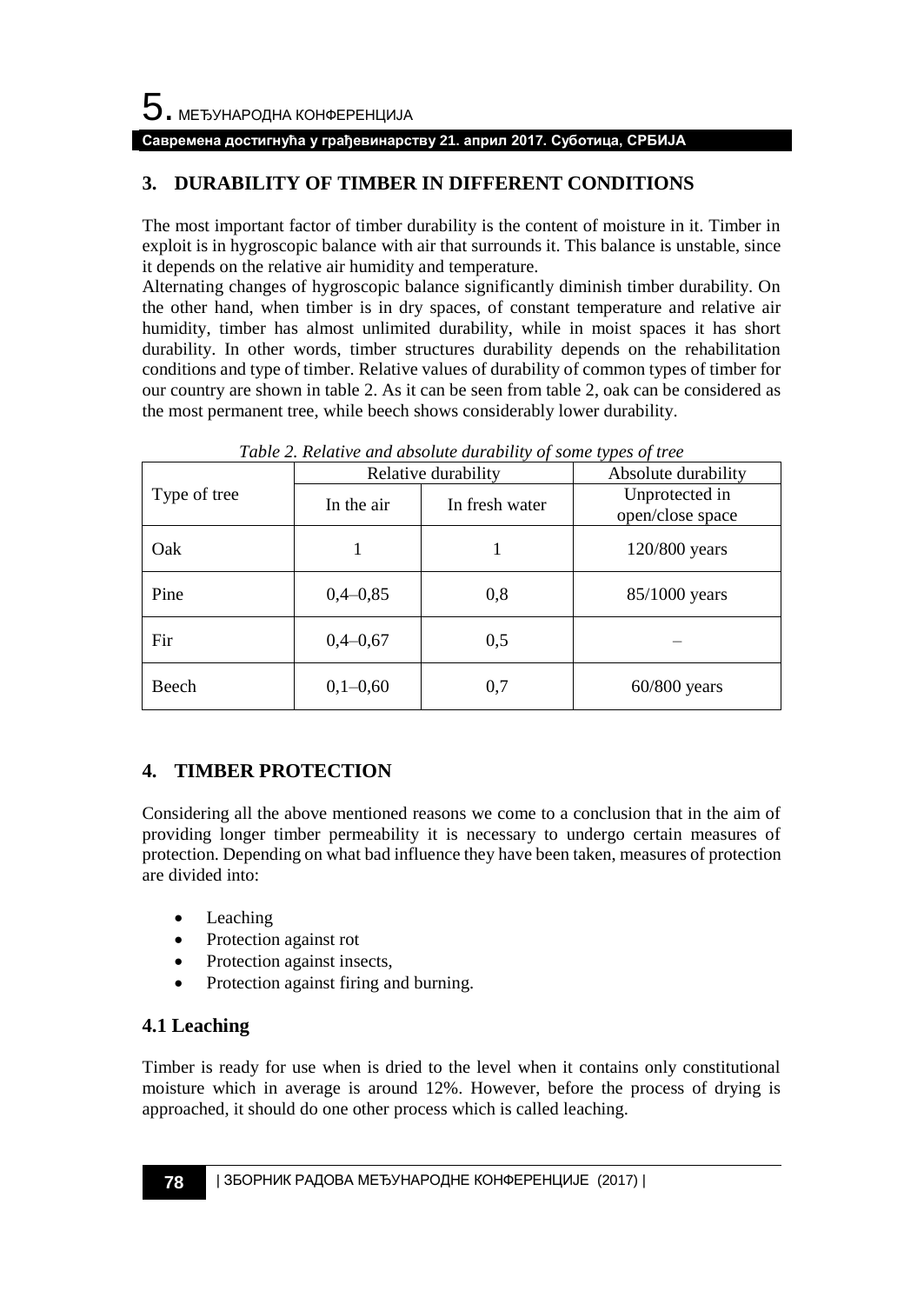#### 5 th INTERNATIONAL CONFERENCE

#### **Contemporary achievements in civil engineering 21. April 2017. Subotica, SERBIA**

Leaching is, in fact, the process of preparing timber for drying and it consists of soaking the timber and timber material in water or steam. Longer keeping of timber in water produces the dissolution of nutritive ingredients of timber (saps, resin) which in such a way leach out of timber, and water takes their place in timber capillaries. Later, it speeds up and eases the process of drying, and better conditions for applicability of timber protection means are created.

The duration of leaching depends on water temperature and thickness of timber and timber structure. In cold running water leaching takes a long time – one to six months, while in stagnant water that process can last even twice as longer. This process lasts for the shortest time in warm water (the temperature up to 70  $^{\circ}$ C) and is usually finished after ten days. The fastest way of leaching is steaming which lasts two to three days.

After leaching timber contains a high percentage of moisture and thus it should be dried. Drying is the best to do in dryers under controlled conditions. After finishing the process of drying timber is ready to use and for the applicability of suitable protection measures.

## **4.2 Protection against rot**

Regarding that timber rot starts in moist environment under the influence of microorganisms and fungi, protection against rot consists of preventing the contact of dry timber with moisture and fungi.

The good enough way against rot is coating of the surface with different lacquers, enamels and colours. This is the most spread way of protection today. It is conducted manually or by mechanic coating of timber surface with waterproof and color proof materials. This way of protection will only be of use if timber is well prepared before to obtain good adhesion of the coating substance and timber surface. This protection as well is good against UV radiance. The disadvantage of this way of protection is in that it should be redone after certain time.

Protection against rot is carried out by the use of antiseptics. It is done by chemical products that are poisonous for fungi and microorganisms such as aqueous solutions: natrium fluoride (NaF), blue stone (CuSO4-5H2O), copper sulfate (CuSO4), zinc chloride (ZnCl) and other. For the same purpose, tar oils, tar from tree and coal, bitumen can be used. Antiseptics can be used in various ways: by coating the product on the surface, irrigation according to the process warm-cold, irrigation under pressure-impregnation, processing by antiseptic pastes.

## **4.3 Protection against insects**

As the preventive means for protection against insects mostly are used the above mentioned antiseptics, provided that because of increased toxicity antiseptics usually are mixed with small quantities of certain substances (pentachlorophenol, phenol oxides and other). In the case that timber has already been attacked by insects different types of insecticides are used in different shapes: as suspensions, aerosols, and even in gas state.

## **4.4 Protections against firing and burning**

For the protection against firing and burning two types of protection are in use in practice: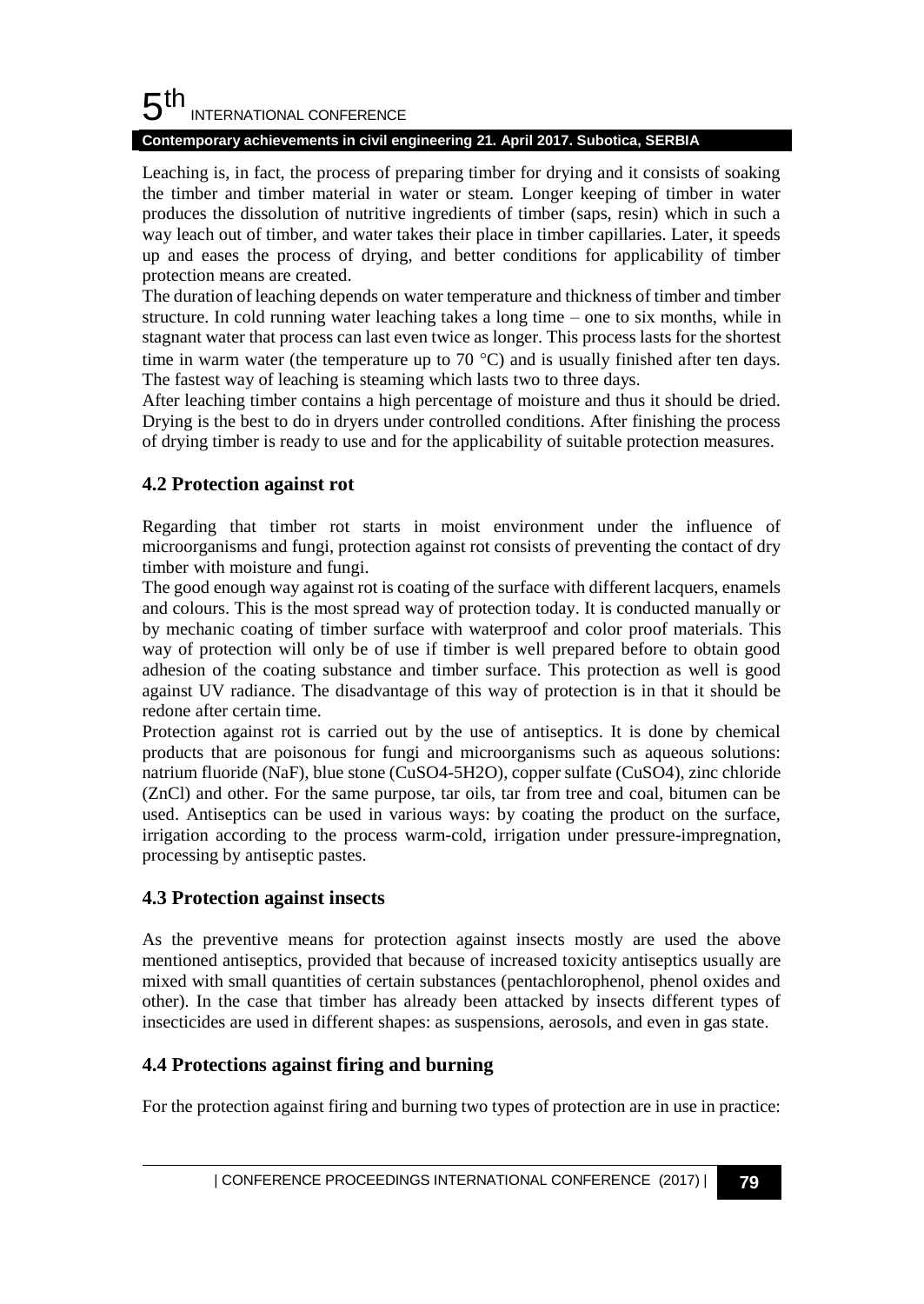# $5$ . међународна конференција

#### **Савремена достигнућа у грађевинарству 21. април 2017. Суботица, СРБИЈА**

- Coating of different protective coats on the surface
- Irrigation of timber mass in proper chemical solutions (to the system warm-cols or under pressure-impregnation).

Materials that are used for protection against firing and burning are called antipirens. They are chemical compounds that are made on the base of: boric acid  $(H_3BO_3)$ , ammonium sulfate  $((NH_4)_2SO_4)$ , ammonium phosphate  $((NH_4)_3PO_4)$  and other compounds. The mechanism of timber protection of firing and burning is composed of that during fire there is the chemical dissolution of antipirens and creation of strong acids (sulfuric or phosphor). These acids have the quality of dehydrating of timber and of preventing the creation of easy inflammable high caloric gases. In that way at high temperatures timber does not burn but "smolders" and easily decomposes.

Some of antipirens melt at fire because of heating and form around timber the protective layer which protects the coming of oxide. Others release the uninflammable gases and in such a way prevent the timber and oxide contact. There are also antipirens that at fire temperatures expand (increase density) and create the protective layer around timber not allowing for a certain period for timber to warm to the point of burning.

In figure 9 on then left is shown the image of timber sample which has undergone the testing of the resistance to fire in the Institute IMS in Belgrade, while in the same figure on the right is the image of timber and steel post after fire.



*Figure 4. Testing the fire resistance of timber (left), timber and steel column after fire (right)*